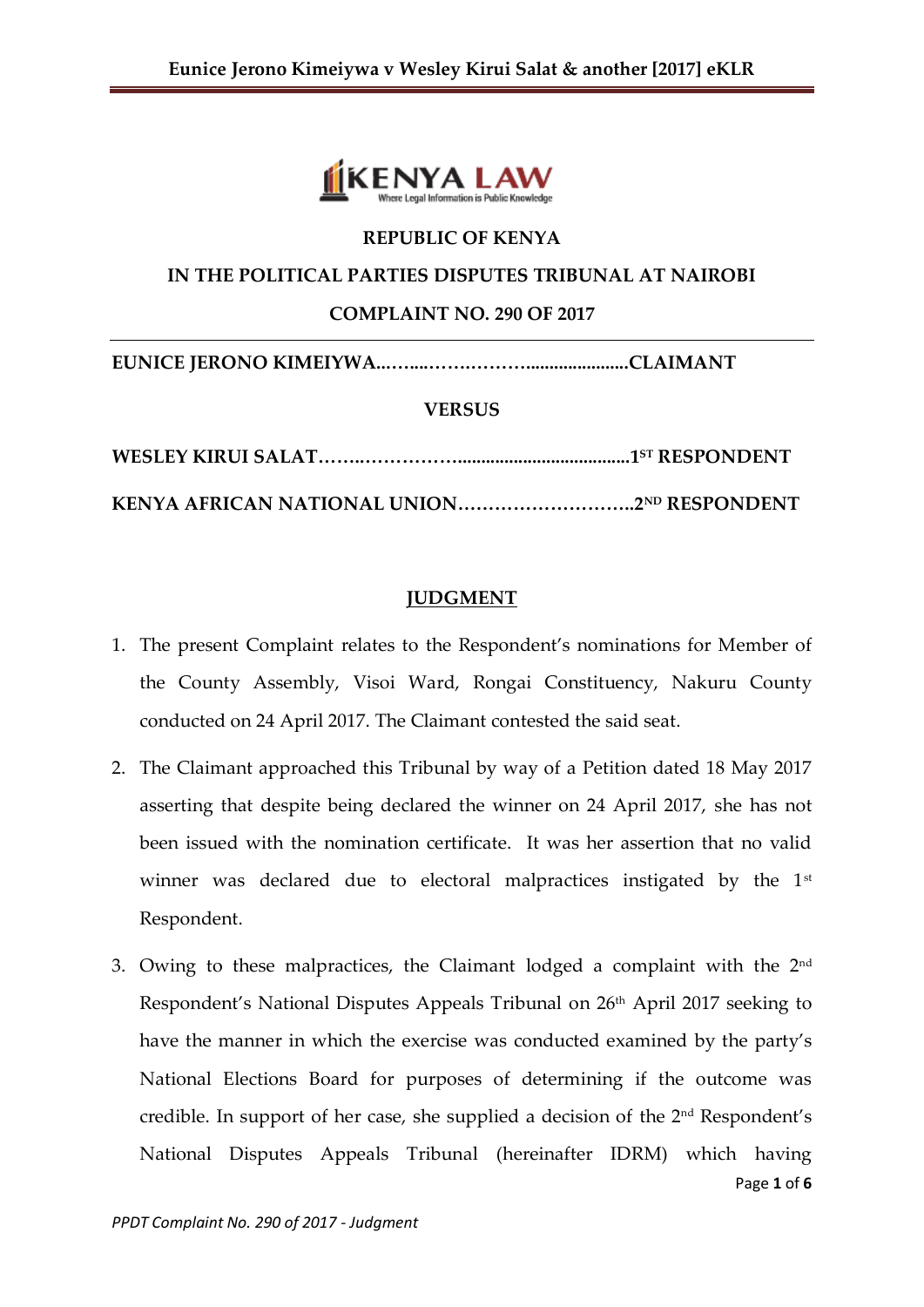considered her concerns nullified the nomination exercise and recommended that the National Elections Board, with the approval of the National Executive Council, declare the Claimant the nominee.

- 4. It was her assertion that the party had proceeded to issue her with an unsigned nomination certificate dated 12th May 2017, but also issued a nomination certificate to the 1st Respondent on 15th April 2017 in contravention of the IDRM decision. This action was also in spite of a decision of the High Court in **Nairobi High Court Constitutional Petition No. 207 of 2017** where the High Court had declined to record consent between the 1<sup>st</sup> and 2<sup>nd</sup> Respondents to her exclusion.
- 5. She also relied on the affidavit of Stanley Kipkorir Kollum, the Returning Officer, dated 25 April 2017, for the assertion that the nomination exercise was marred with irregularities. She therefore prayed for the nomination certificate issued to the 1st Respondent to be nullified, for the 2nd Respondent to be directed to issue her with the nomination certificate and that notification issue to the Independent Electoral and Boundaries Commission (IEBC) accordingly.
- 6. In his response, the  $1<sup>st</sup>$  Respondent asserted that the nomination exercise was free and fair, contrary to the assertions of the Claimant and the Returning Officer, and asserted that if indeed electoral malpractices of the nature alleged had occurred, they should have been reported to the police or other enforcement agencies.
- 7. He maintained that he had been declared the winner and had a legitimate expectation that the nomination certificate would be issued to him. However, the IDRM proceedings were carried out to his exclusion and the declaration of the Claimant as the winner was without basis.
- Page **2** of **6** 8. The 1st Respondent also took issue with the IDRM decision, which he asserted did not comply with Article 21 (3) (b) of the  $2<sup>nd</sup>$  Respondent's constitution, having been signed by the chair and only one member. The said rule required that such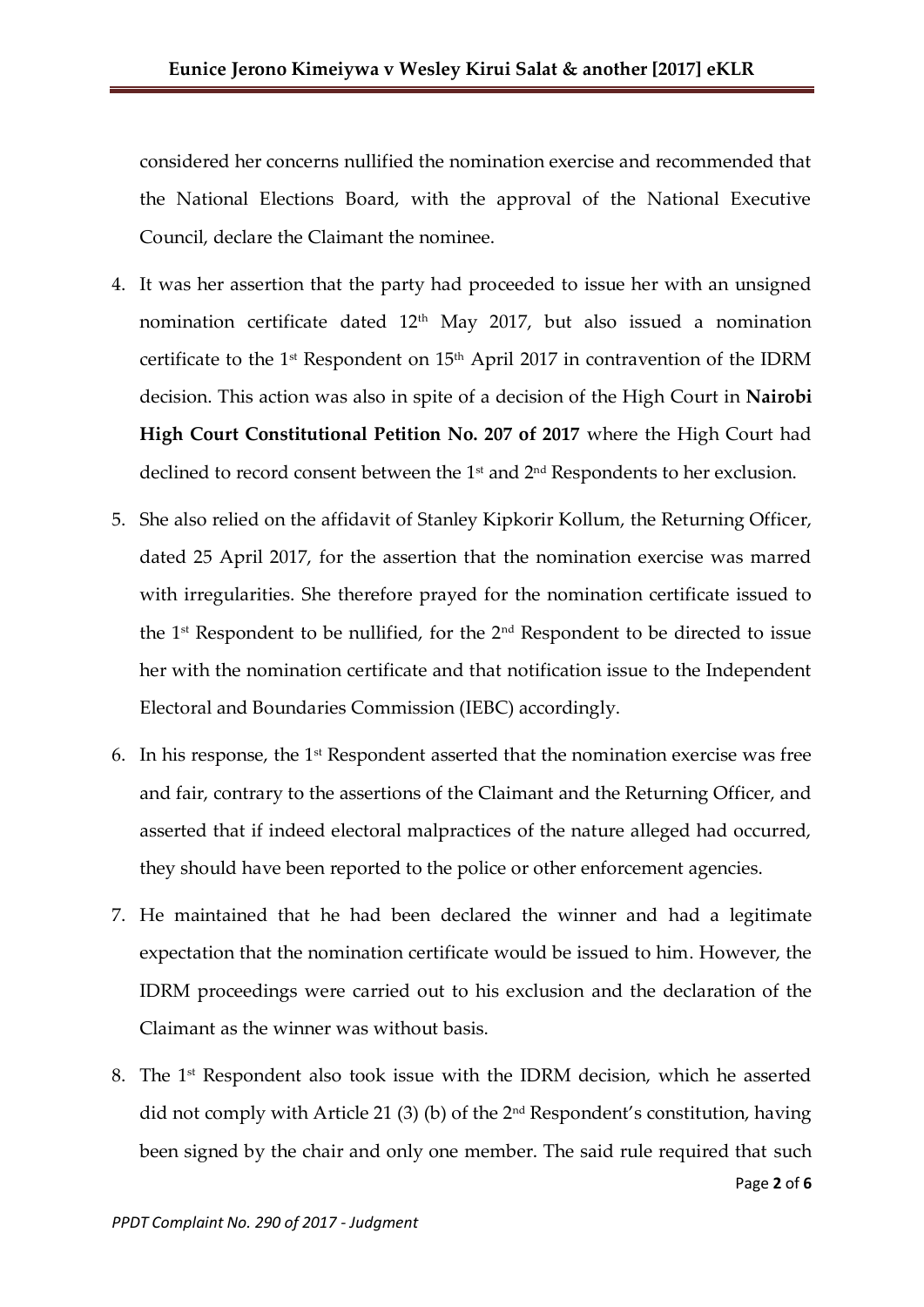sitting would be properly constituted if attended by the chair and at least two other members.

- 9. In relation to Constitutional Petition 207 of 2017, the 1st Respondent asserted that the suit had been instituted by him upon his being notified of the IDRM decision and being turned away ostensibly on the basis that this Tribunal was no longer receiving cases. It was the 1<sup>st</sup> Respondent's position that the Claimant had been served with the pleadings in Appeal No. 207 of 2017 but failed to respond.
- 10. The  $1<sup>st</sup>$  Respondent took issue with the nomination certificate held by the Claimant on the basis that it was not signed. He asserted that he was the duly nominated candidate, the Claimant having come third in the process, and prayed that the Petition be dismissed.
- 11. The  $2<sup>nd</sup>$  Respondent averred, by the affidavit of Edward Kivuvani, who is the Chairman of the 2nd Respondent's National Elections Board, that indeed there was a nomination dispute which was forwarded to the party and a decision rendered on 3rd May 2017. In respect of Constitutional Petition 207 of 2017, the 2nd Respondent's position was that the instructions to record a consent with the 1<sup>st</sup> Respondent had been issued to their advocates in error. The 2<sup>nd</sup> Respondent contended that the Claimant had not demonstrated how her rights had been violated and therefore sought a dismissal of the matter.
- 12. By a Supplementary Affidavit dated 23 May 2017, the Claimant reiterated the allegations contained in the Petition. In relation to the IDRM decision, the Claimant maintained that the decision was valid, since Article 21 (3) (e) provided that once a decision of the National Elections Appeals Tribunal was issued, the same was final.

#### *Issues for Determination*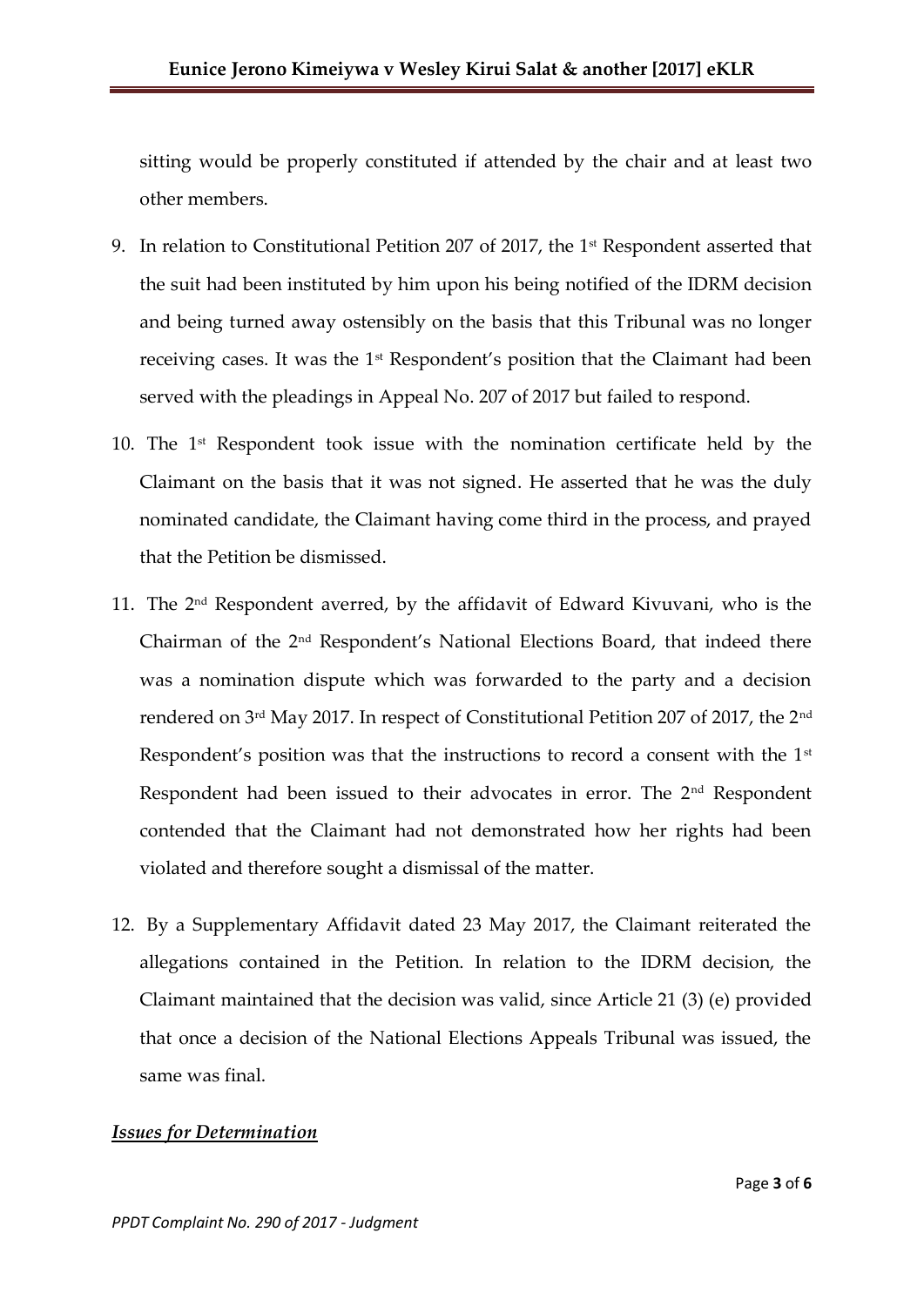Upon hearing the submissions of the parties and from a review of the material on record, it appears to us that two issues arise for determination:

- a. Whether the Claimant was duly nominated for Member of the County Assembly, Visoi Ward, Rongai Constituency; and
- b. Whether the IDRM decision dated 3 May 2017 was valid.

## *Analysis*

- a. **Whether the Claimant was duly nominated for Member of the County Assembly, Visoi Ward, Rongai Constituency**
- 13. The Claimant asserts that she won the nomination exercise and that the IDRM decision supports her win. However, the affidavit of the Returning Officer, Stanley Kipkorir Kollum, does not indicate she was ever declared winner.
- 14. The Claimant also adduced an unsigned nomination certificate dated 12 May 2017. The 1<sup>st</sup> Respondent, on the other hand, has adduced the final nomination certificate dated 15 May 2017 and which is duly signed.
- 15. The Claimant never controverted the Respondent's assertion that she came third in the nomination exercise. Moreover, her main contention is that the nomination process was flawed, which she has failed to prove. However if it be the case, which is not shown, that the process was flawed, she cannot seek to be declared the winner of a flawed process. We therefore find that the Claimant had not satisfied this Tribunal that she was the duly nominated candidate for Member of the County Assembly, Visoi Ward, Rongai Constituency.

### **b. Whether the IDRM decision dated 3 May 2017 was valid**

16. The validity of the IDRM process was also impugned for not complying with Article 21 (3) (b), which sets out the quorum of such IDRM as the Chairperson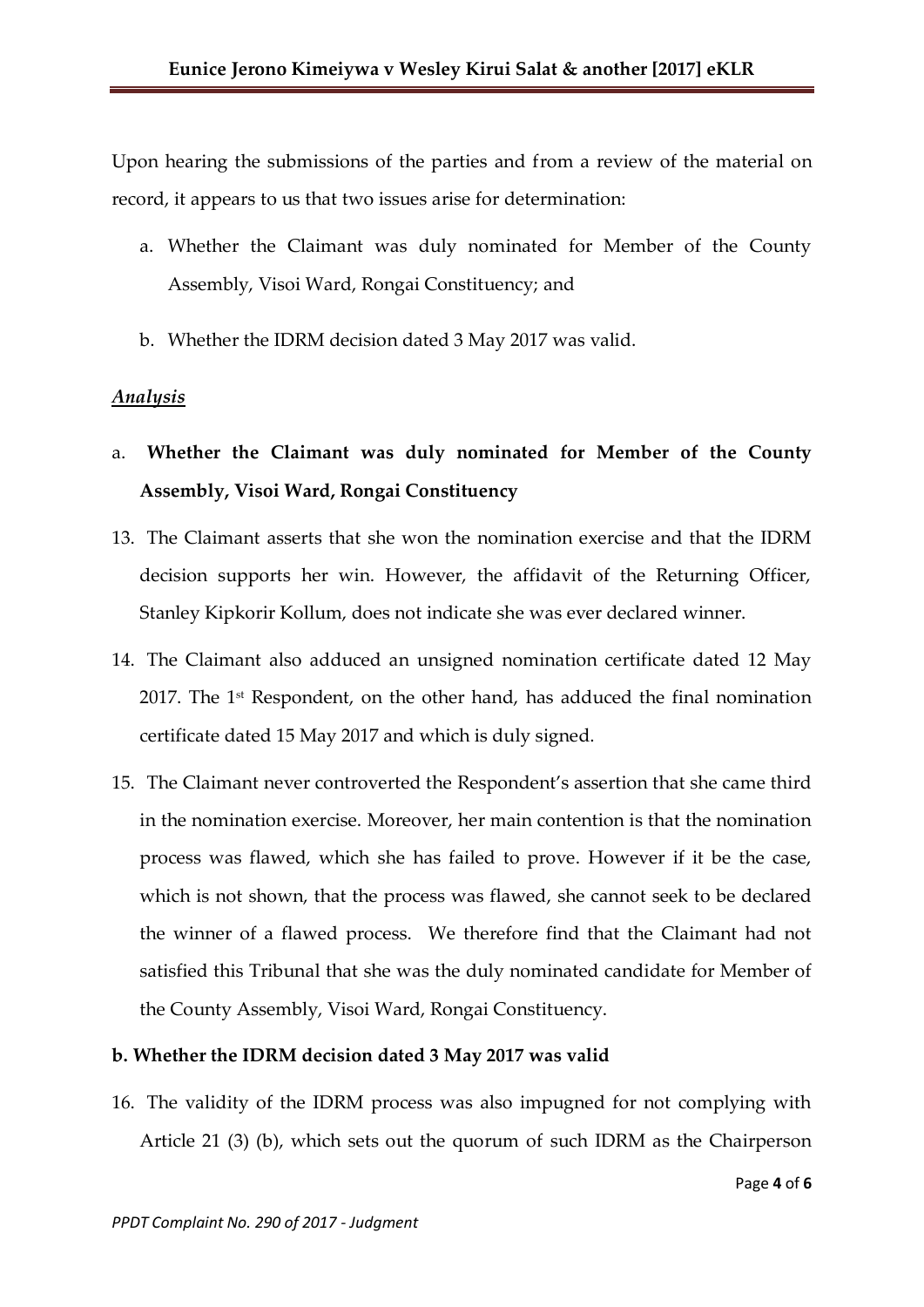and at least two members. Moreover, it was asserted that the said decision was not written on paper containing the party logo or letterhead of the 2nd Respondent, and as such, it could not be a formal decision of the party. It is clear that the IDRM decision was only signed by two members, and therefore does not accord with the party constitution. It therefore cannot be upheld.